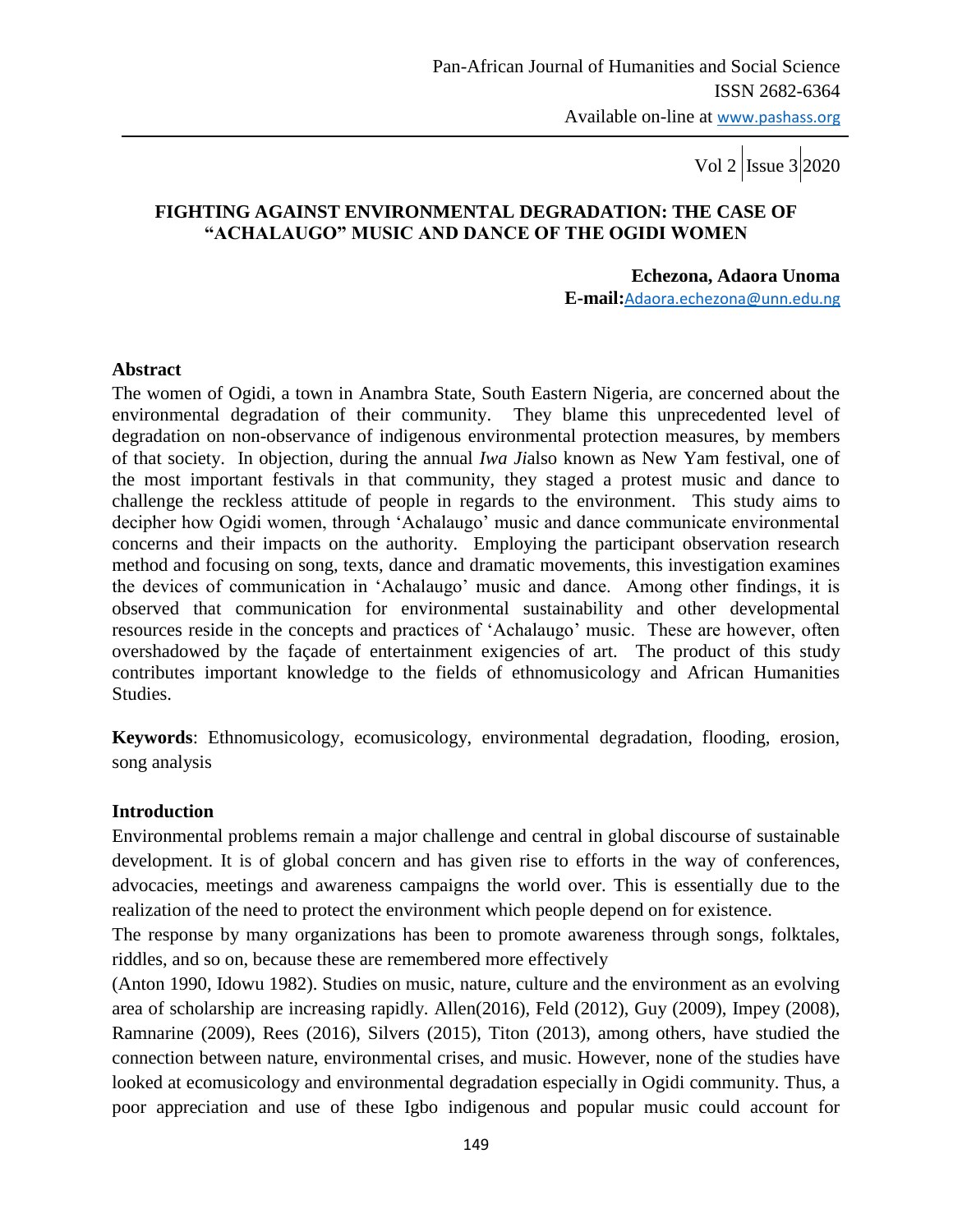unregulated human behaviours that have resulted in an incessant recurrence of environmental degradation, which often resulted in the destruction of lives and properties (Pedelty, 2008).

Cultures, economic activities, cultural behaviours and livelihood practices are changing and changing fast as a consequence of the realization that when people have power to extract resources around them for a more fulfilling life, they sometimes unleashed such power with a sense of desperation to solve the increasing and mounting problems of survival and progressive improvement and this leads to environmental degradation. Thus, the desperate quest for self, family or organizational improvement is no longer a future threat.

The rich, natural and cultural Achalaugo dance has made tourism one of the most significant activities in the area. Accordingly, it had attracted the enormous spirit of oneness, dexterity and uniqueness. Therefore, Ogidi community has been suffering from the degradation of its natural resources and consequently, tourism is threatened.

The environmental degradation significance will be discussed to highlight the nature of problems involved as well as the fight to end environmental degradation can be achieved through the Achalaugo women dance of Ogidi.



**Threatening Residential Buildings Being Washed Away** 



**EROSION SITE ECONOMIC ROP (PALM TREE)** 

To look up to the future with optimism, depends to some reasonable extent on how we are able to set the stage for tackling environmental degradation problems of today, (Ogboru & Anga, 2015).

## **The Statement of the Problem**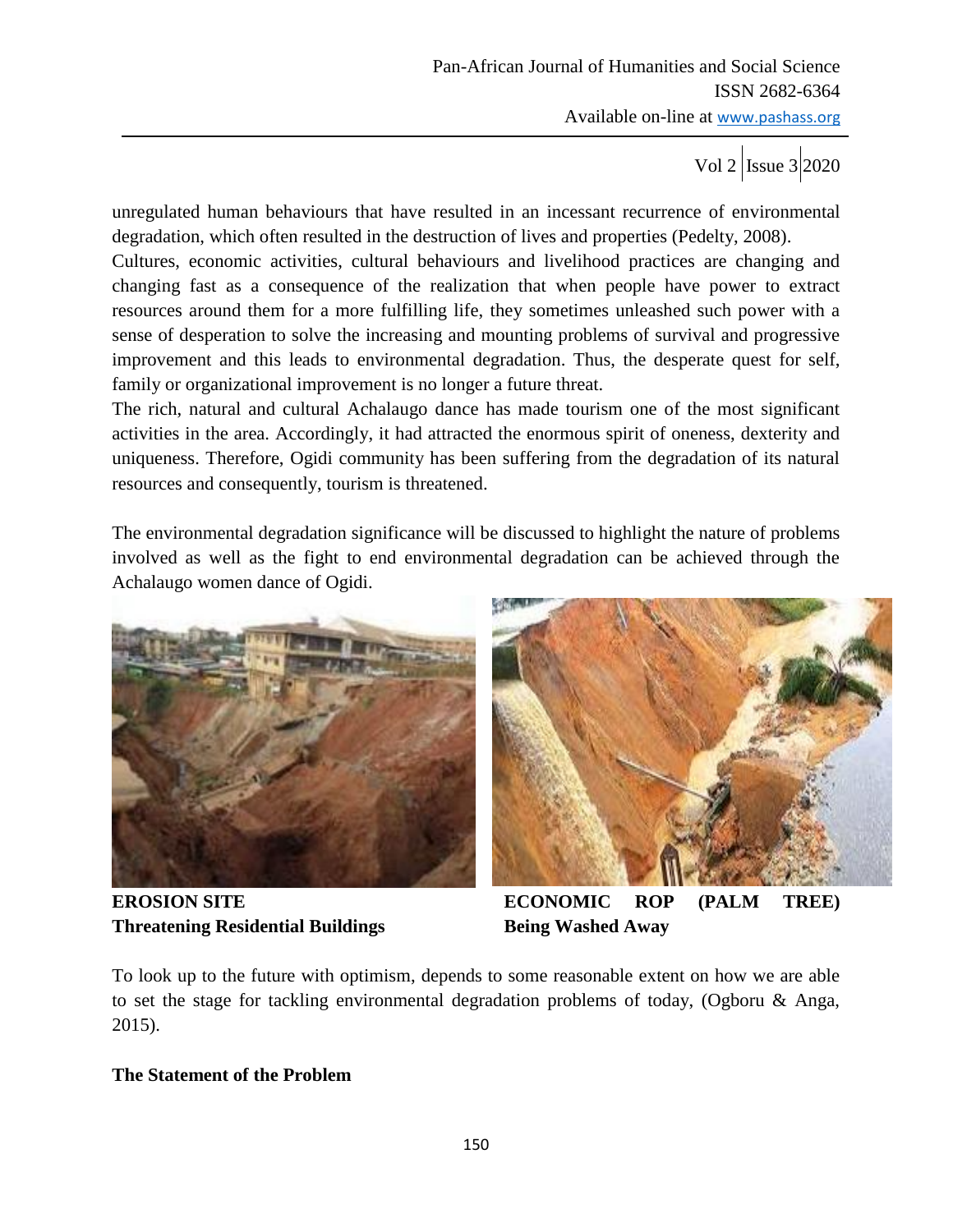Degradation of environment is one of the most serious challenges facing humanity today. Humanity has been facing a wide range of problems arising from the degradation of environment. Not only the areas under human habitation, but other areas of the planet without human population. The number of problems arising out of environmental degradation has been increasing and the intensity of these problems has, at the same time, been aggravated with time. Manifestations of the natural forces like forest fire, volcanic eruption, earthquake, tornado, tsunami, flood meteor-fall, cloud burst etc, which occur from time to time, cause serious damage to the environment. Human activities can generate severe negative impact on earth resulting in environmental degradation. The truth is that the present man induced or anthropogenic factors are causing many times more damages to the environment than their natural counterpart. However, the list of necessary commodities of our everyday life has growing longer and longer as a consequences of population growth and the prevalence of the concept of consumerism in the society which Ogidi community is not an exception. Consequently, there has been a continuous process of manufacturing of goods through the utilization of the natural resources. Like a double edged sword, this very process is causing degradation of environment in two ways namely, environmental pollution through industrialization and damage to natural environment and habitat of various life forms through the exploitation of natural resources.

With regards to the study area, it is observed that there has been a continuing process of land changes in Ogidi community. Most of these changes occur without clear and logical reasoning, paying no attention to their environmental impacts. Floods, pollution in large cities, deforestation, urban growth, soil erosion, desertification etc. are consequences of mismanaged planning efforts without considering environmental impacts.

## **Environmental Degradation, Consequences and Causes in Ogidi Land**

Traditionally, there is effective waste management conservation of natural resources in Ogidi. The traditional composting and subsequent transfer of composted manure to the farms and other agricultural lands. Now farmers have resorted to the use of synthetic fertilizers with their adverse effect on the land.

The population of Ogidi began to increase with the establishment of Ogidi as the headquarters of Idemili North Local Government Area. This brought about demands on land. Ogidi is also at the close of proximate with Onitsha, the commercial nerve centre of South eastern states of Nigeria and this also contributes to the increase in the population of the town.

During the administration of Dr. Chris Ngige, as executive governor of Anambra State, with his policy to decongest Onitsha, move the building material market to Ikenga/Mkwele Ogidi and this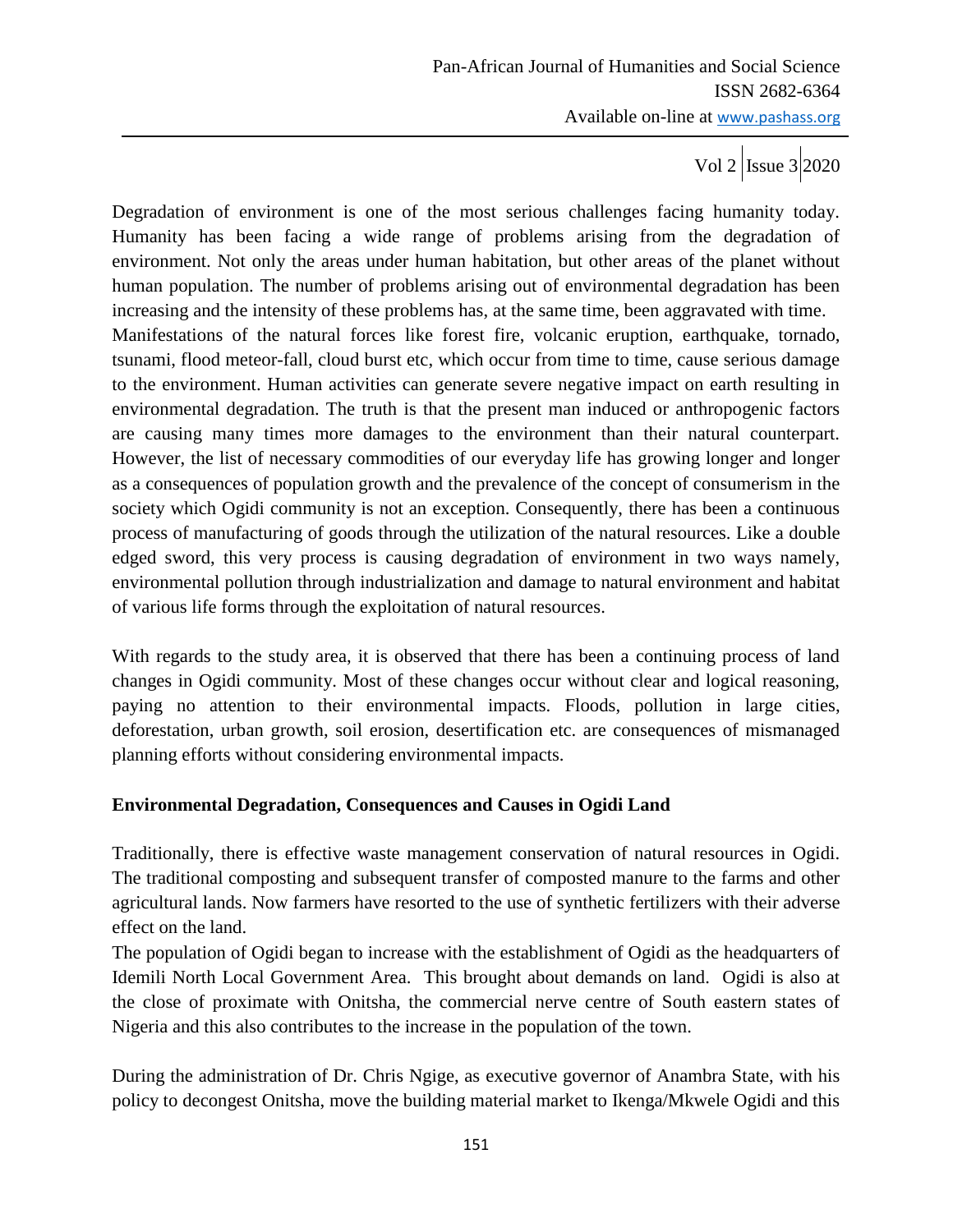brought about a further increase in the population of the town with the attendant environmental challenges.

No doubt, this brought rapid development of Ogidi but without adequate plan for environmental fall out like waste management, flooding and erosion. Today Ogidi is facing environmental degradation in area of waste management as it is a common site to see mountains of wastes on the road. There are flooding and erosion almost in every province of the town and coupled with the fact that Ogidi has no water body where storm water can be channeled into. The surrounding towns like Umudioka, Umunachi, Eziowele, Abacha are on a higher elevation to Ogidi, that storm water from these towns all connect at Afor Igwe Market, and the flood the entire province of Uru- Ogidi.

The people of Ogidi are not helping matters because during such rains, they dump their refuse in the flood water. The result is that Uru-Abo Ogidi sections of the old Enugu-Onitsha road are littered with refuse of all kinds without environmental consideration.

Some provinces in Ogidi like Ikenga, Nkwelle, Odida are facing heavy erosion problem. Almost all the forest reserve in Ogidi have been destroyed and converted to commercial and residential areas and this has brought about a great loss of biodiversity in these areas. This calls for urgent action and these are part of the problems that Ogidi women through Achalaugo Music and Dance hope to solve.

Consequences of environmental degradation includes increased poverty, over-crowding, famine, weather extremes, species loss, acute and chronic medical illnesses, war and human rights abuses, and an increasingly unstable global situation that portends Malthusian chaos and disaster. Unfortunately, most of the world"s governments, guided by self-interest (or self-preservation) have adapted too slowly to environmental changes and as such faces decreasing internal stability, their health care systems are in crisis.

Major causes of environmental degradation include drift to urban centres, modern urbanization, industrialization, over-population growth, deforestation to mention a few. The smoke emitted by the vehicles and factories increases the amount of poisonous gases in the air. Urbanization and industrialization help to aggravate pollution of the sources of water through the discharge of toxic effluents directly into the water sources. Another cause of environmental degradation is sound pollution. The main causes of sound pollution are vehicles, loud speakers, mill etc. Sound pollution introduces to animals and human while wild life flees the environmental aggression to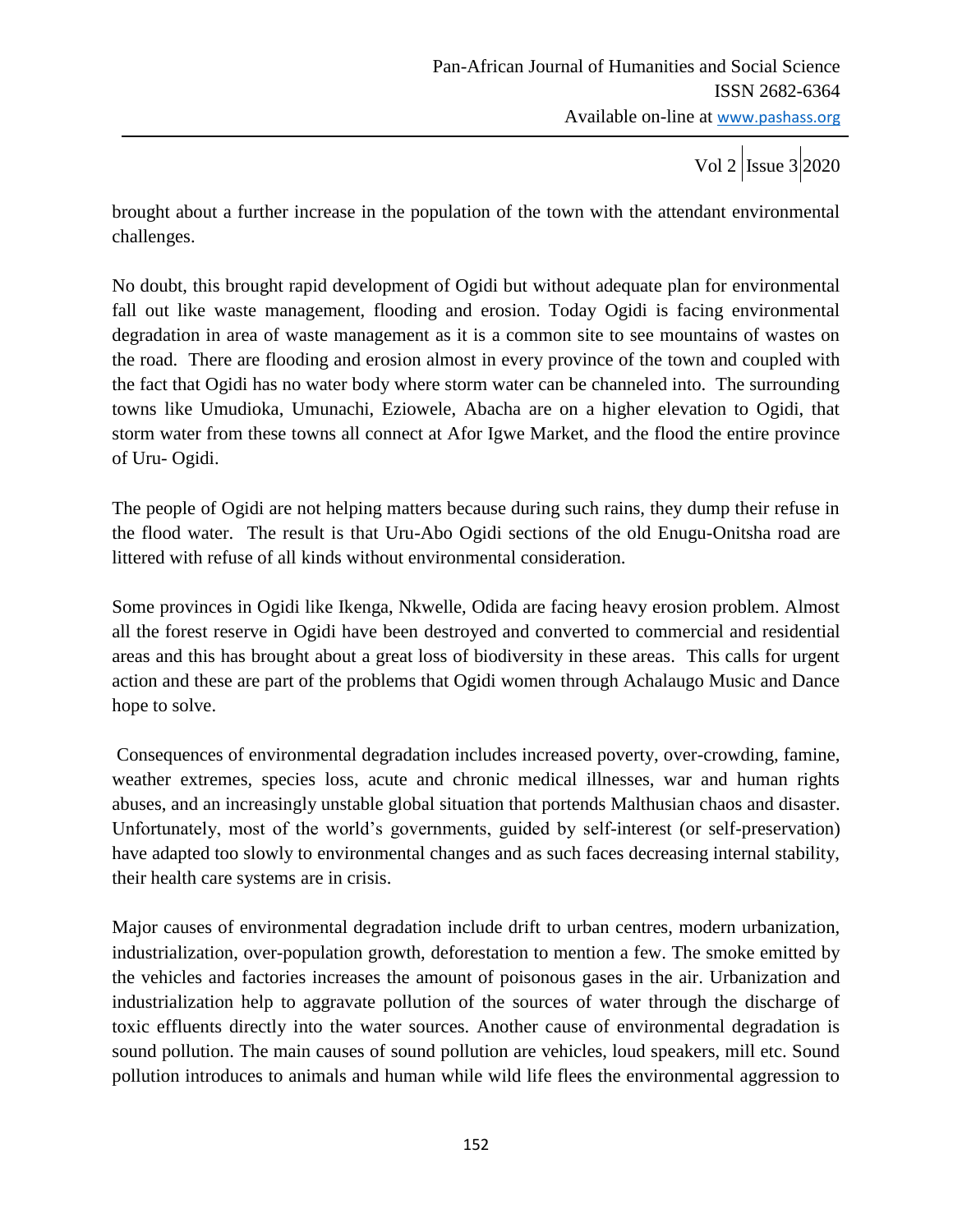safer zone. The excessive use of natural resources diminishes these resources and creates imbalance of the environment.

Deforestation is the massive cutting of tree. Trees as we know serve as carbon sink and purifies the air through absorbing the carbon dioxide. Deforestation is a major factor in climate change as ecosystem induces dysfunction of suitable land. Traditional farming methods like slash and burn practice increased use of pesticides, chemical fertilizer and insecticides, lead to environmental degradation. Also mining especially artisanal mining further degrades the quality of the environmental and impact the integrity of subsoil.

## **Effects of Environmental Degradation on Ogidi Community**

Mostly, the erosion, with heavy carriage capacity, transports domestic waste generated by the residents who often exploit the carrying capacity of the eroded hills to dispose of their waste (Ajala 2011). As it is often difficult to measure the extent of rainfall that causes the erosion, a sudden stop to the rainfall results in heaps of waste at the foot of those hills and mountains, which constitute the living areas in the city.

The potential adverse impacts for which appropriate mitigation and monitoring measures have been provided include: Loss of physical assets, loss of means of livelihood, loss of vegetation, dust generation and air quality, surface and groundwater quality, noise and vibration impacts, earth movements, occupational health and safety, waste generation as well as impacts on road diversion and climate change impacts. About 8,498 hectares of land will be required as setback for the stabilization of the gully wall particularly at the deep sections with the attendant loss of land and economic trees/crops. Invariably, **e**nvironmental degradation has led to diseases and deaths, malnutrition, [loss of biodiversity](http://www.conserve-energy-future.com/what-is-biodiversity.php), natural disasters and **l**oss of tourism industry.

### **Impact Mitigation Measures**

The designed measures to mitigate the identified adverse impacts include: creating of sustained community awareness and sensitivity to the project activities as well as capacity building and training programmes for the various Environmental and Social Management Plan (ESMP) responsible and implementing agents. Other measures include water dousing and heaped soil covering; regular maintenance of plant and machineries; erection of embankments around fueling and servicing areas; protection of water bodies from deposition of wastes and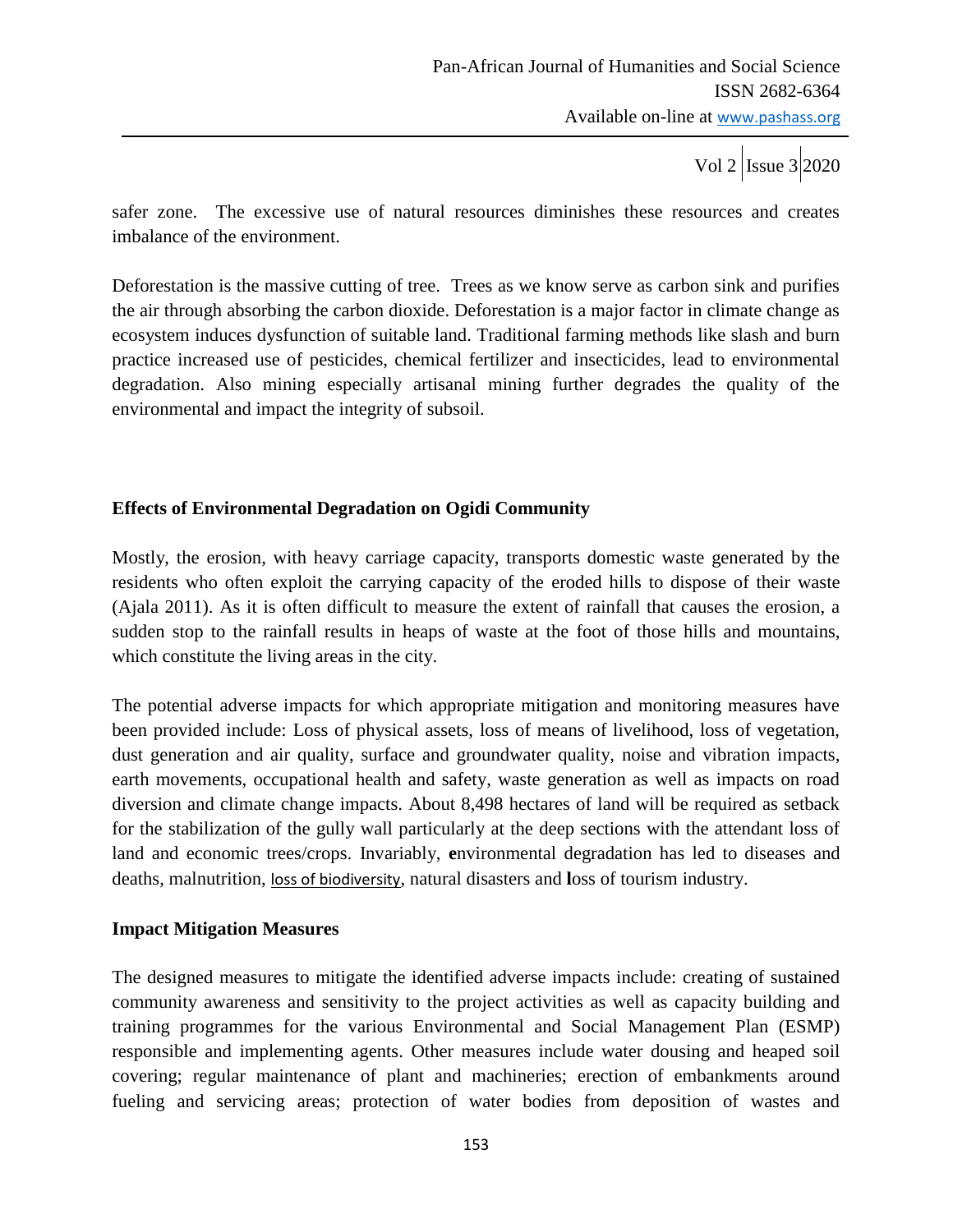construction materials; exposure control of workers and the public to noise and vibrations; selective vegetative clearing and quick regeneration of vegetation; erection of road warning signs, imposition of speed limits and road diversions; provision and use of Personal Protective Equipment (PPE); provision of first aid kits, segregation and composting of waste and maintaining high hygienic standards (Guy, 2009).

## **Achalaugo Music and Dance**

This is reputed to be among the earliest dance of women folks from where other women dances took their root. The dance is rigorous, accompanied with sonorous sound and delicate body expression by the women dancers in colourful and beautiful themes (nzu) of varied colour which give the dance its uniqueness while on display. It tends to give real aesthetic value of greatness and beauty.



**Achalaugo dancers of Ogidi – Idemili Local Government Area, Anambra State.**

# **Dance Formations, Style and Performance Situation**

The "Achalaugo" dance involves movement of legs, hands, heads, trunks and shoulders. On the surface, the movement patterns appear to be identical but the intricate natural patterns and concepts differ greatly. Different dancers freely express themselves according to how the music influences their feelings and expressive talents. The only behavior common to all dancers are those adhering to the basic rhythmic patterns of the music and stylized formation and basic movement.

The dance formations are well organized. The basic formations include stretch wire, circular and triangular formation. These formations are selected according to the performance situation and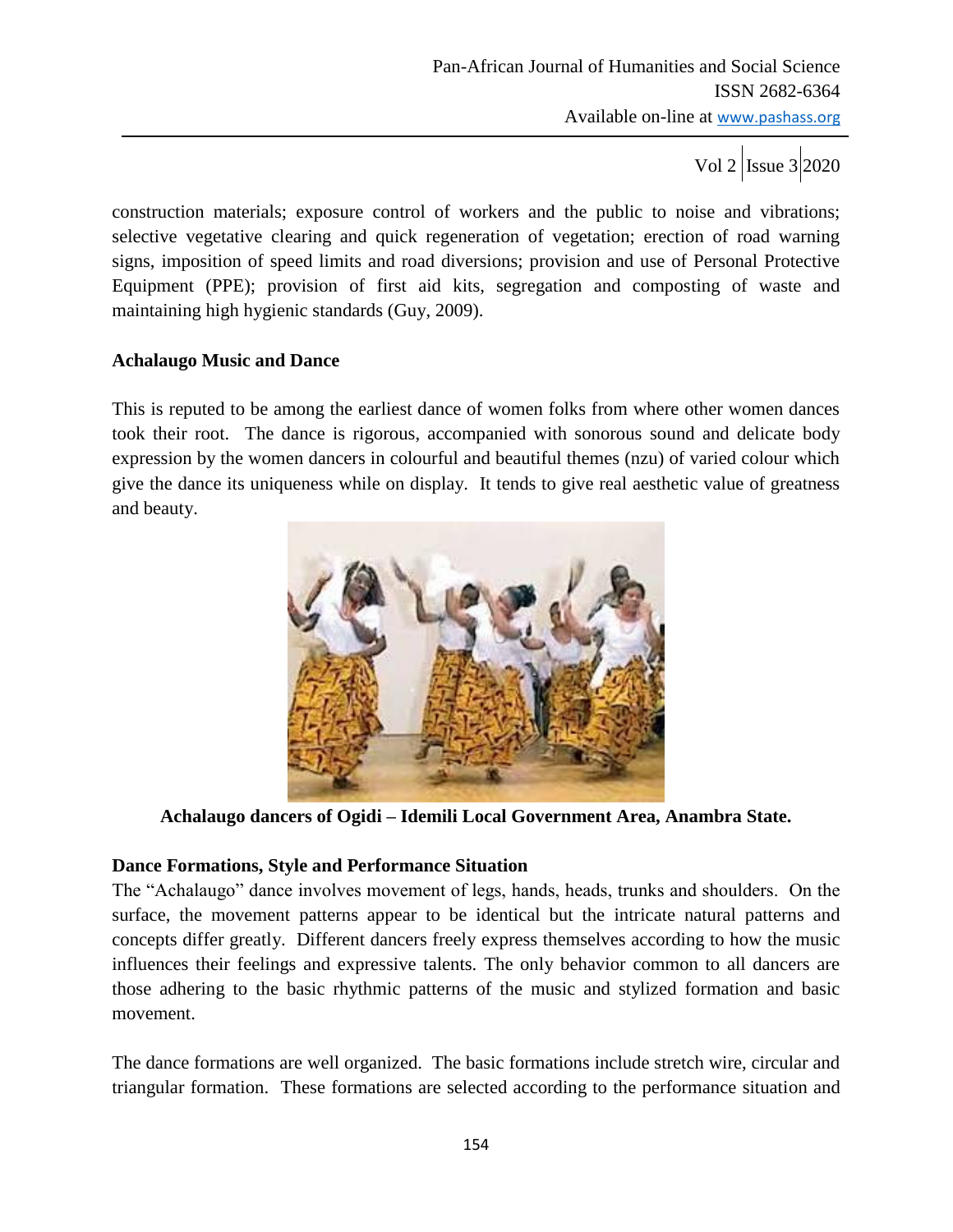places of performance as they determine the dance formations, unity and diversity of the movements of the dancers. Each dance formation is decorated to the accurate response to the rhythm of the music. The resultant body movements make the plump women the centre of attraction as they vibrate their rich fleshy, supple muscles. In the circle formation, soloist dance in the middle of the circle which is most advantageous position where they can be seen and well heard by dancers. It gives them opportunity to be in full control of the performance. The lead dancer also performs from the centre of the circle from where every dancer receives definite instructions on the new technique and movement that comes first. The instruments always stay together all the times for better coordination.

## **The Main Forms and the Basic Structural Features of the Song**

The musical cultures of the Nigerian tribes are quite rich and varied. It is directly associated with the socio-cultural, religion and political system and preserved by tradition (Agu, 1999, 1993, p.80). Like all Igbo songs, the Achalaugo songs have structural relationship with Igbo traditional vocal music. They possess strict lively tempo and complex rhythmic accompaniment. They possess the familiar communicative power which is the language of Ogidi people.

## **The Song and Music of Achalaugo Dance**

| Solo   | Onye kpalu ego nikolobia         |  |  |
|--------|----------------------------------|--|--|
|        | Na obu ya kanyi ma               |  |  |
|        | Na Igwe anyi akpa ego n'ikolobia |  |  |
|        | Obodo yilu mu o                  |  |  |
|        | Igwe anyi                        |  |  |
|        | Biko, bia lee                    |  |  |
|        | Na ala obodo anyi emebisigo      |  |  |
|        | Osisi nke mbara uru anwusigo     |  |  |
| Chorus | Oga bu Kongo (trice)             |  |  |
|        | Obodo e yi lu go                 |  |  |
|        | Mmanwu na-apu                    |  |  |
|        | Chi e fo                         |  |  |
|        | Oga bu Kongo                     |  |  |
|        | Yi li mo] DC                     |  |  |
|        | English translation              |  |  |
| Solo   | He who acquires wealth,          |  |  |
|        | In his prime,                    |  |  |
|        | Is the one recognized            |  |  |
|        |                                  |  |  |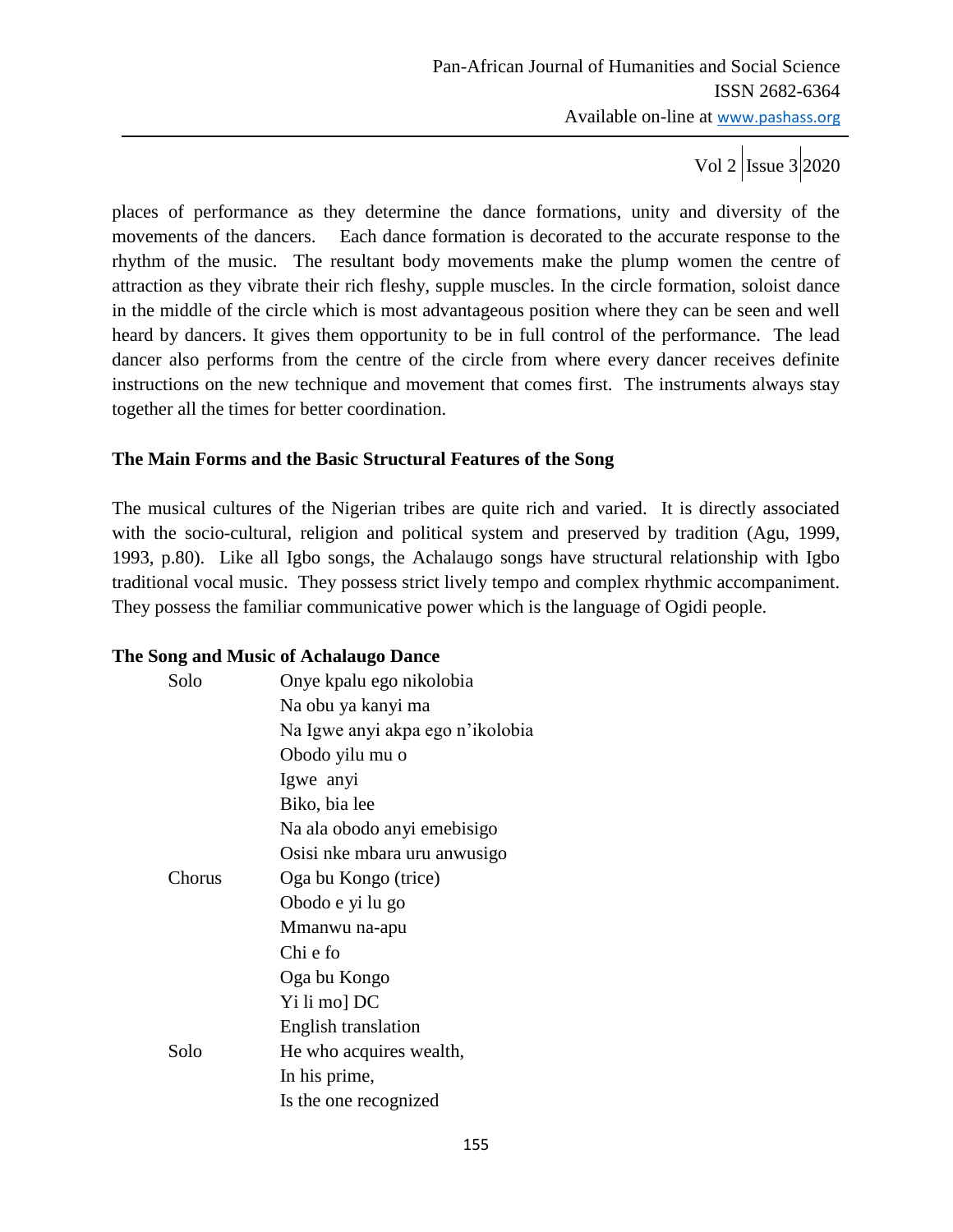Vol 2  $\vert$ Issue 3 2020

For our Chief has acquired wealth in his youth And the village recognizes that Our dance, a special one Watch out! The masquerade s out Our big masquerade, We have come with tears, See, flood and erosion Have washed away our economic trees Chorus The master is the boss,

And the village recognized that

# **Concepts and Evaluation of Achalaugo Music**

The concept of Achalaugo Music was well accepted by the people of Ogidi as a tool for environmental management. The studies as shown in the table below depicts the level of positive impact of the music and song

|   | <b>NAMES OF</b><br><b>ACTIVITY</b>       | No OF<br><b>PERSONS</b><br><b>SAMPLED</b> | No OF<br><b>PERSONS</b><br><b>IMPACTED</b><br><b>POSITIVELY</b> | No OF<br><b>PERSNS</b><br><b>INDIFFERENT</b> |
|---|------------------------------------------|-------------------------------------------|-----------------------------------------------------------------|----------------------------------------------|
|   | New Yan festival                         | 50                                        | 35                                                              | 15                                           |
| ∍ | Ofala Festival                           | 50                                        | 40                                                              | 10                                           |
| 3 | Mgba-Agbo Festival<br>(premarital dance) | 50                                        | 37                                                              | 12                                           |

In summary, 50 persons who watched the Achalaugo dance were sampled during the Ogidi New Yam Festival, Annual Ofala and the Mgba Agbo. The result shows that 35, 40 and 37 persons respectively, who listened to the music, attested that the songs awakened their environmental consciousness whereas 15, 10 and 12 persons respectively were indifferent.

# **Uses of Concept and Evaluation of Achalaugo for Creating Awareness and Sensitization**

Ecomusicology as an aspect of music, social life and nature associated in relationship between music and environmental disasters such as floods. Music on the other hand, serve as an agent of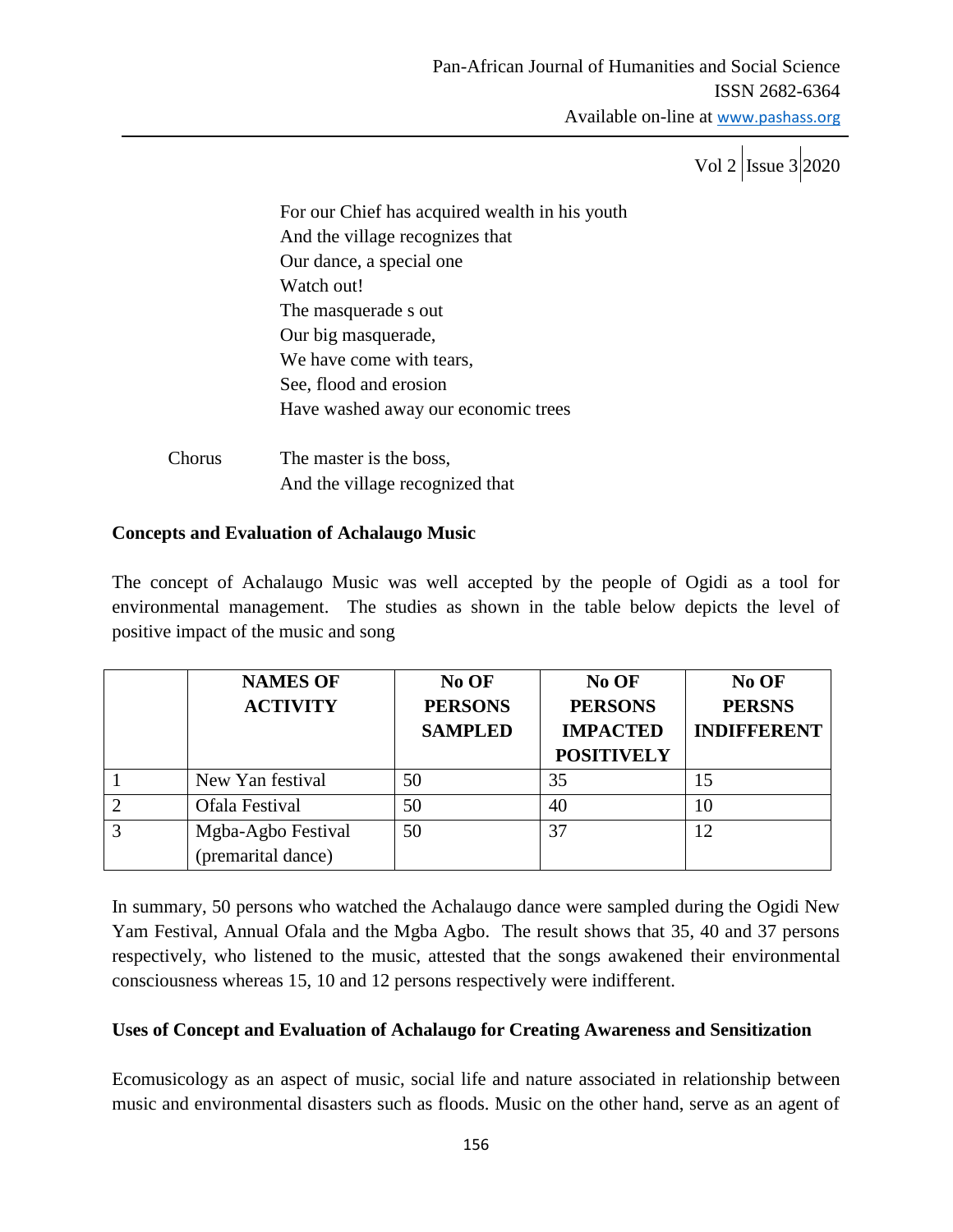Vol 2  $\vert$ Issue 3 2020

social change, advocating against the dumping of refuse in water ways which results in flooding, erosion and pollution. (Impey, 2013, 2018) notes that "sounds and performance may provide sweetness to situation thereby reminding people of a more positive way of living: songs by indigenous Ogidi women brought a cultural reminder to people of environmental causes and cure. Titus (2015) and Okafor (2002) acknowledged the world wide popularity and potency of music as a vehicle to carry educational and developmental messages to audiences. Despite this, very little of music"s potential has been used to promote environmental change in Nigeria. However, isolated attempts have been made to utilize as a part of integrated campaigns for communication to educate viewers and learners about social issues. Also, Feld (2004) asserts that the concept of cosmetology of sound combined with awareness of sonic presence constitute a powerful force in shaping how people interact and remember their experiences. Rehding (2011:414) while examining the approach that ecomusicology should take, numerate apolitically and nostalgic approached. He further notes that since the literary arts had mostly focused on the apolitically approach, ecomusicology should approach instead to the nostalgic mood of love. He notes "many in the narrative arts have taken the attention, grabbing the apocalyptic route to raise awareness by insisting that the most positive way forward; the ecomusicology will be to follow the alternative route"

Current situation of floods and environmental sustainability disagree with such an approach. In dealing with floods and erosion disaster in Ogidi, both apocalyptic and nostalgic to solving the current environmental crisis were involved. This was achieved through the musician"s reaction and singing both with a sense of urgency during performances and also by appealing to the memories of the experiences the citizens had enjoyed in the past. In his landmark research, a popular music and the edition of traditional ecological knowledge in Northern Brazil, Silver (2018) cited by rain prophets, and argues that commercially recorded songs, can give traditional ecological knowledge the qualities of comprehensibility, authority and autochthonism The paper extends the use of indigenous popular in creating awareness and a sense of responsibility among community members in Ogidi community. The current study, however differs in that it engages with human responses to environmental degradation and the process of cultural sustainability tat further helps on environmental sustainability and development.

## **Excerpts of Ogidi Environment Song**

Oga bu Kongo, Oga bu Kongo Ndi obodo anyi, na umu nwanyi Ndi Achalaugo na kpo ku gi na si Biko, ka g ti ye anya an ezigbo ala anyi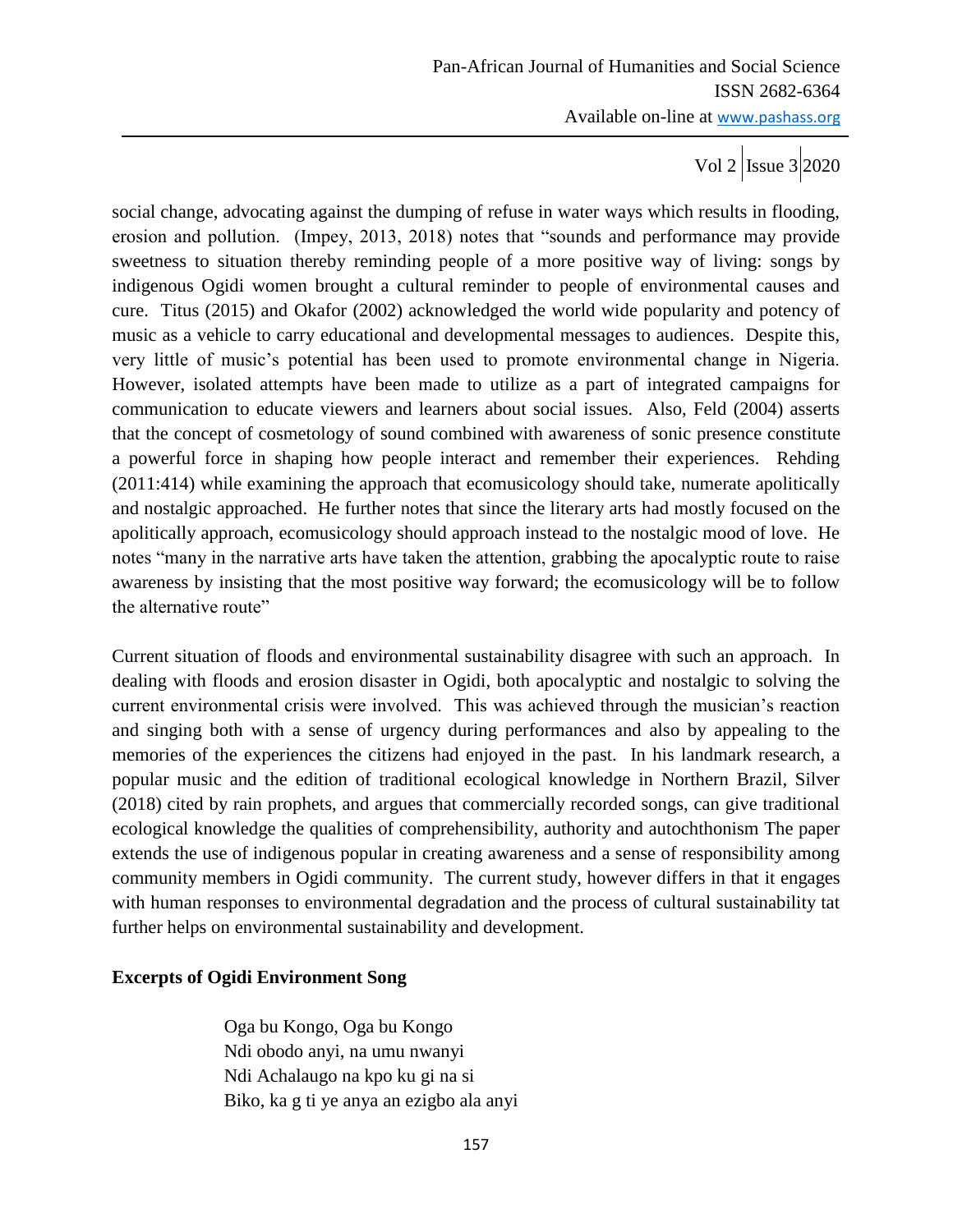Vol 2  $\vert$ Issue 3 2020

Maka ihe k anti bia ku tere nti Ka i were onodu a Chukwu nyere gi We dozie alanyi bu Ogidi Ka obi di kwanyi mma Oga bu Kongo eaaa

### English Translation

The master is the boss The master is the boss And the village recognizes that Our well respected Chief Listen to the cry of Achalaugo women Erosion, floods, and pollution Have taken over our land We no longer plant, harvest Visitors are no longer visiting here are no more economic trees To sell and make our money Our children are hungry, Your people are lamenting Our dear chief Please use your office And help your people For this make your people happy May the gods of our land help you Watch out! The masquerade is out, It is dawn The masquerade, the gods and the village recognizes this.

From the study as shown in the table above, Achalaugo dance and music has created a positive impact in Ogidi and can be effectively used in creating awareness and sensitization mechanism.

### **Recommendations and Conclusions**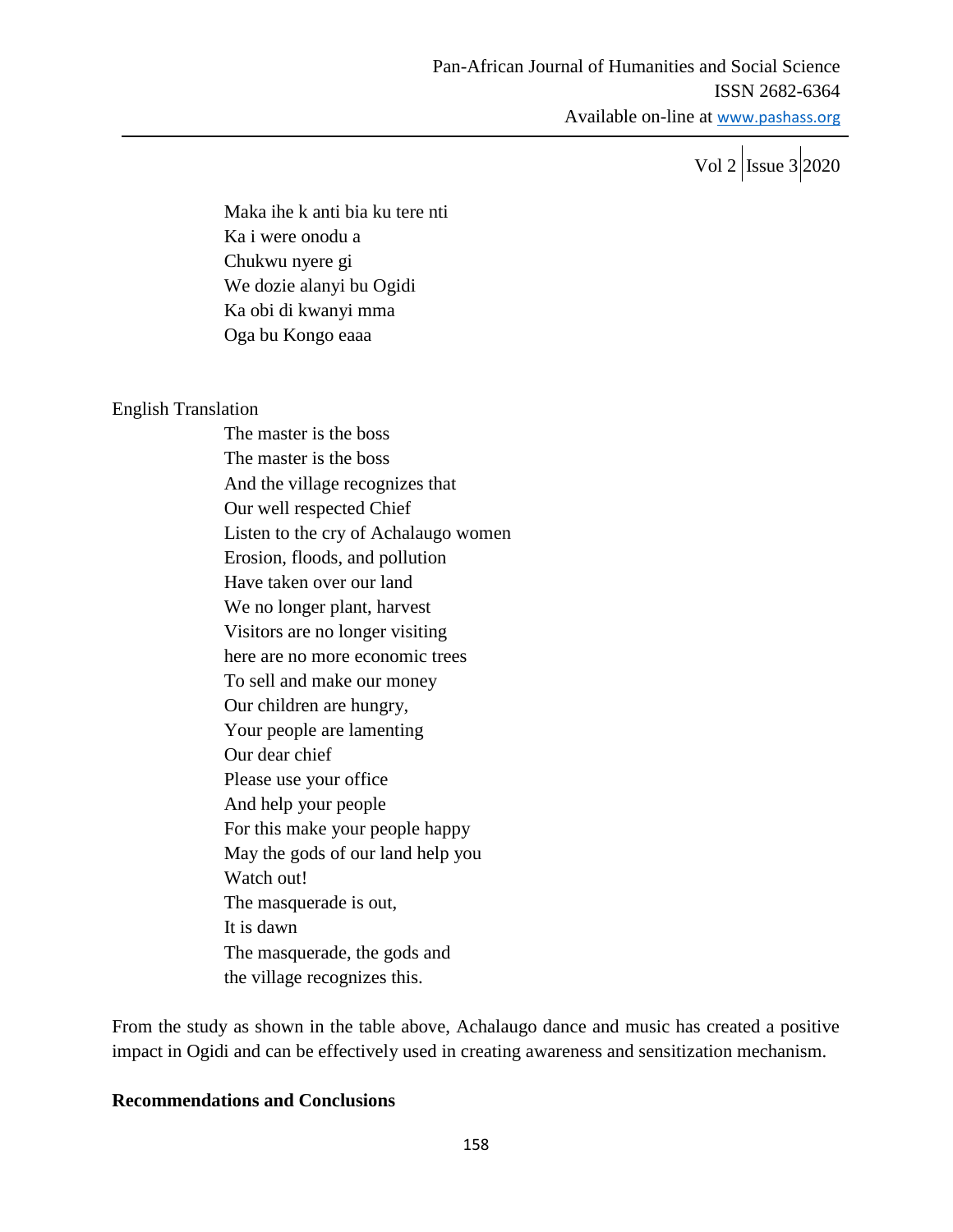- Musical documentations are metaphors for contemporary issues, and demonstrate how associated problems can be dealt with. Indigenous music and popular music have indeed and should be used to educate the general public, about the erosion disasters experienced in the city. Such as provision of information about flood disasters, their causes, as well as exposing people to their implications.
- Legislations, decrees and enactments that are disempowering should be reviewed and where necessary abrogated as they continue to serve as an impediment to peace and security.
- Development priorities should be set by local communities and leaders who are aware of natural environmental issues that hamper the existence of livelihood.
- Local community participation in the resource mobilization, management and allocation should be given the attention it deserves.
- The political process should be made transparent and fair for free entry and exit of those non-governmental agencies, local groups, and local government who have the desire to attain sustainability development through fight against environmental degradation.

Finally, Institutions of government and development interventionist agencies should, as a matter of urgency, fast track the process of environment remediation and ecosystem restoration. Adherence to these principles would make a substantial contribution towards the prevention of any future global environmental threat and the reduction of existing ones. As climate change processes already are underway, efforts also must focus on assessing current and future vulnerabilities and identifying necessary interventions or adaptation options.

Environmental degradation is often linked with process of development and therefore has effects on local, regional, as well as global levels. These effects which are the result of human activities have devastating consequences on the environment and so are harmful on human beings, animals and plants and can be passed on to future generations.

This paper extends the use of indigenous popular music "Achalaugo" in creating awareness and a sense of responsibility among community members in Ogidi. However, it differs in that it engages with human responses to the fight against environmental degradation in Ogidi through Achalaugo music and dance by Ogidi women and the process of cultural sustainability that further helps environmental sustainability. These indigenous Achalaugo popular songs are easily understood in the minds of Ogidi residents, constantly reminding them to avoid a reoccurrence of any kind of environmental degradation. If adequate educational and orientation programs and substantial actions are put in place, together with the instrumentality of ecomusicological ideals, environmental degradation may be prevented. Since this might be one of the first such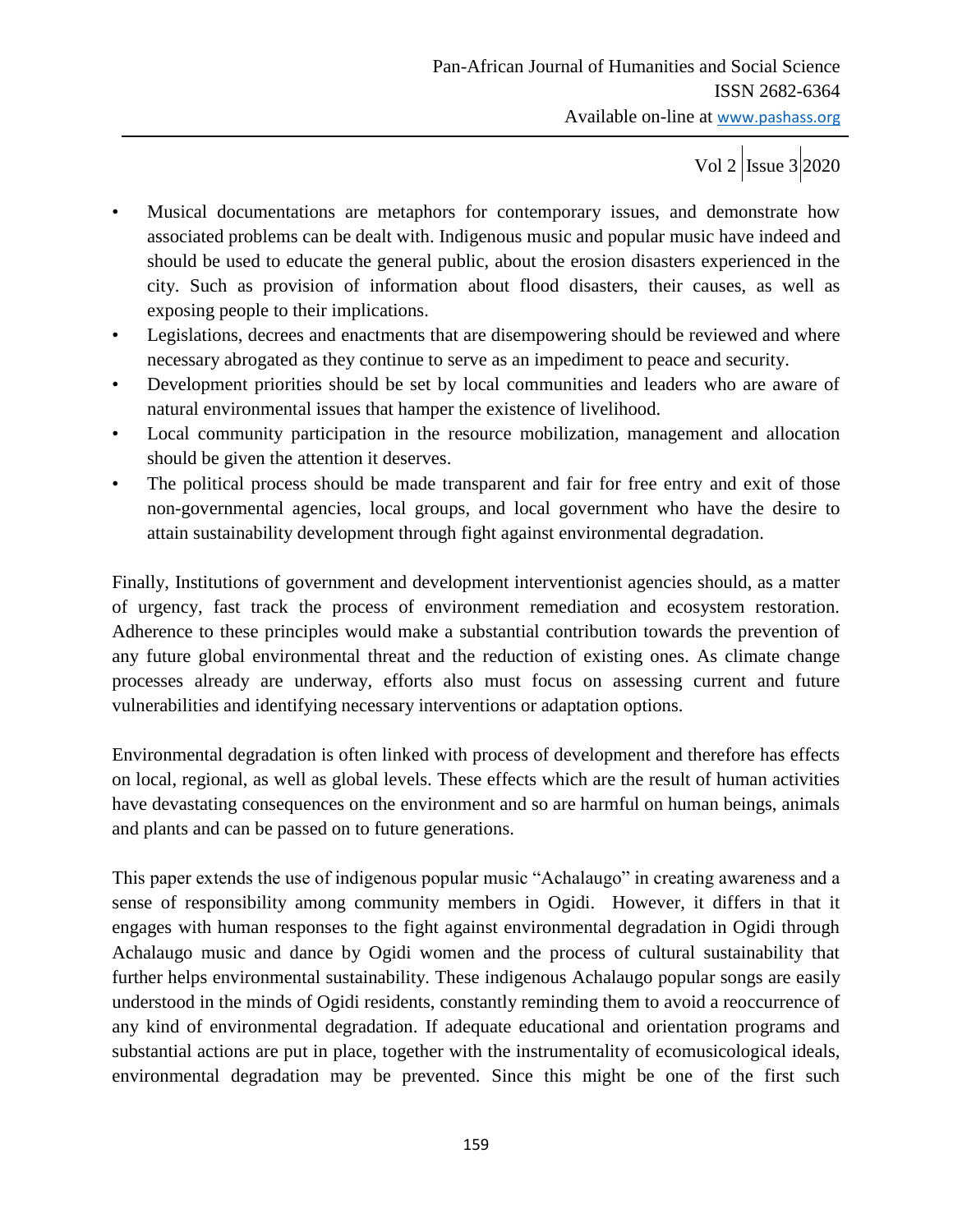approaches focused on Nigeria, it will be a guide for other researchers examining other areas of connecting music and environmental sustainability among the Igbos and in Nigeria in general.

### **References**

- Bayode, O. J., Emmanuel, A. A. & Sogbon O. (2011). Environmental implications of oil exploration and exploitation in the coastal region of Ondo State Nigeria: A regional planning appraisal. Journal of Geography and Regional Planning. Vol. 4 (3) pp  $110 - 121$
- Best essay writing (2016) Effects of environmental degradation on human,published in [academic](https://www.bestessayservices.com/blog/category/academic-sample-papers/)  [sample papers](https://www.bestessayservices.com/blog/category/academic-sample-papers/) Ltd [http://www.conserve-energy-future.com/causes-and-effects-of-environmental](http://www.conserve-energy-future.com/causes-and-effects-of-environmental-degradation.php)[degradation.php](http://www.conserve-energy-future.com/causes-and-effects-of-environmental-degradation.php)
- Echezona W.W.C (1978). Nigerian Music. Then and Now, reading in African Humanities, edited by Ogbu U. Kalu. Fourth Dimension Publishers, Enugu. -do- (1963). Ibo musical instruments in ibo culture, Michigan State university, PhD thesis.
- Echezona, A, U. (1998). The functional and structural Analysis of Ikpo-Mgbo Dance of Ogidi: bachelor of Arts project, University of Nigeria, Nsukka. -do- (20070. The role of music development in Nigeria. Third Biennial Multidisciplinary conference (UNN), 2017.
- Emmanuel A. A & Alakinde M. K (2006) Nature of Environmental Science. Monograph of department of Urban and Regional Planning.
- Environmental and social management plan (ESMP) (2017) Ndiagu Ikenga, Ogidi gully erosion site Idemili North LGA, Anambra State. Nigeria: Final report, Nigeria Erosion and Watershed Management Project (NEWMAP).

Federal environmental Agency Act (1992) Cap. F. 10. Laws of the federation of Nigeria

- Feld, S. (2012) "Voices of the Rainforest." Public Culture 4, no. 1 (1991): 131–140. Sound and Sentiment Birds, Weeping, Poetics, and Song in Kaluli Expression, 3rd Ed. Durham: Duke University Press.
- Guy, N. (2009) "Flowing Down Taiwan"s Tamsui River: Towards an Ecomusicology of the Environmental Imagination." Journal of the Society for Ethnomusicology 53, no. 2 218-248.
- Journal of the International Association for the Study of Popular Music 3, no. 2 (2013): 32-47. "Woody Guthrie and the Columbia River: Propaganda, Art, and Irony." Popular Music and Society 31, no. 3 329–355.

Pedelty, M. (2008) "Ecomusicology, Music Studies, and IASPM: Beyond "Epistemic Inertia.""